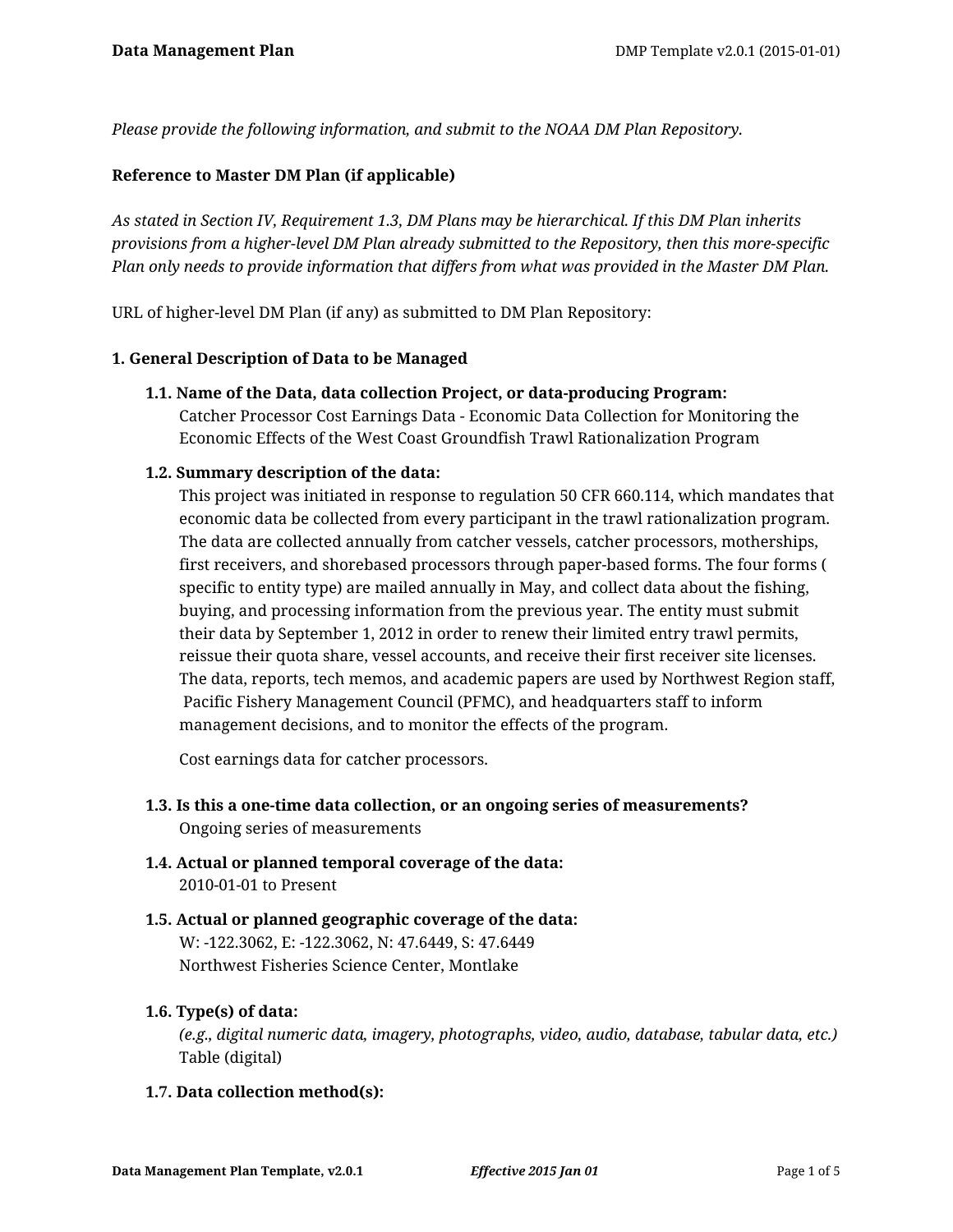*(e.g., satellite, airplane, unmanned aerial system, radar, weather station, moored buoy, research vessel, autonomous underwater vehicle, animal tagging, manual surveys, enforcement activities, numerical model, etc.)*

## **1.8. If data are from a NOAA Observing System of Record, indicate name of system:**

**1.8.1. If data are from another observing system, please specify:**

## **2. Point of Contact for this Data Management Plan (author or maintainer)**

**2.1. Name:**

Northwest Fisheries Science Center (NWFSC)

- **2.2. Title:** Metadata Contact
- **2.3. Affiliation or facility:** Northwest Fisheries Science Center (NWFSC)
- **2.4. E-mail address:** nmfs.nwfsc.metadata@noaa.gov
- **2.5. Phone number:** 206-860-3200

#### **3. Responsible Party for Data Management**

*Program Managers, or their designee, shall be responsible for assuring the proper management of the data produced by their Program. Please indicate the responsible party below.*

- **3.1. Name:** Erin Steiner
- **3.2. Title:** Data Steward

## **4. Resources**

*Programs must identify resources within their own budget for managing the data they produce.*

## **4.1. Have resources for management of these data been identified?**

Yes

# **4.2. Approximate percentage of the budget for these data devoted to data management ( specify percentage or "unknown"):**

20

#### **5. Data Lineage and Quality**

*NOAA has issued Information Quality Guidelines for ensuring and maximizing the quality,*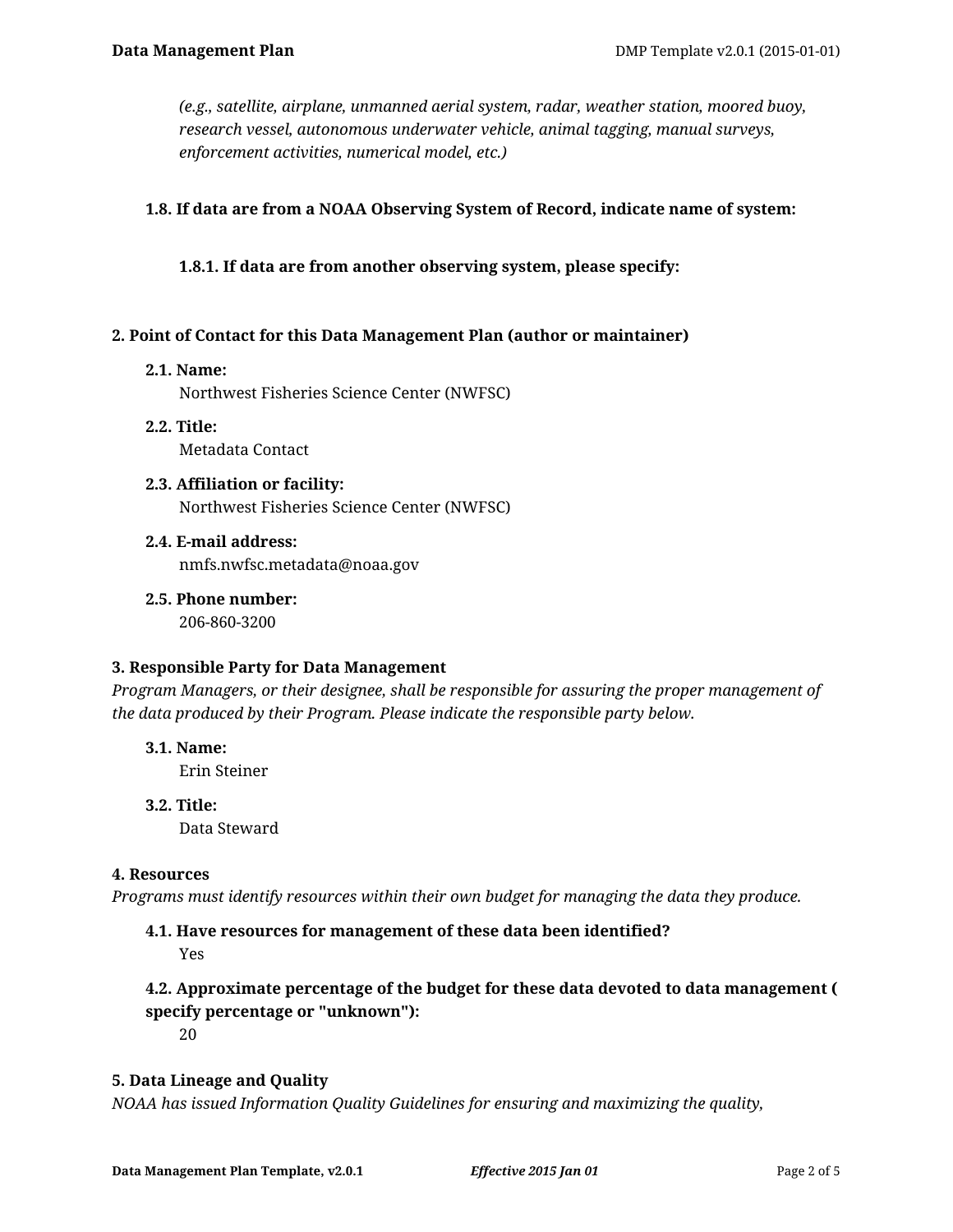*objectivity, utility, and integrity of information which it disseminates.*

## **5.1. Processing workflow of the data from collection or acquisition to making it publicly accessible**

*(describe or provide URL of description):*

Lineage Statement:

Fishermen enter their economic data into a web application

**5.1.1. If data at different stages of the workflow, or products derived from these data, are subject to a separate data management plan, provide reference to other plan:**

**5.2. Quality control procedures employed (describe or provide URL of description):** A number of data validation checks are performed against the data as it is processed, such as confirming monetary values are numbers, double key entry in cases where office-based entry is done. These data were collected and processed in accordance with established protocols and best practices under the direction of the project's Principal Investigator. Contact the dataset Data Manager for full QA/QC methodology.

#### **6. Data Documentation**

*The EDMC Data Documentation Procedural Directive requires that NOAA data be well documented, specifies the use of ISO 19115 and related standards for documentation of new data, and provides links to resources and tools for metadata creation and validation.*

# **6.1. Does metadata comply with EDMC Data Documentation directive?** No

**6.1.1. If metadata are non-existent or non-compliant, please explain:** Missing/invalid information:

- 1.7. Data collection method(s)
- **6.2. Name of organization or facility providing metadata hosting:** NMFS Office of Science and Technology

**6.2.1. If service is needed for metadata hosting, please indicate:**

**6.3. URL of metadata folder or data catalog, if known:**

https://www.fisheries.noaa.gov/inport/item/30865

# **6.4. Process for producing and maintaining metadata**

*(describe or provide URL of description):*

Metadata produced and maintained in accordance with the NOAA Data Documentation Procedural Directive: https://nosc.noaa.gov/EDMC/DAARWG/docs/EDMC\_PD-Data\_Documentation\_v1.pdf

### **7. Data Access**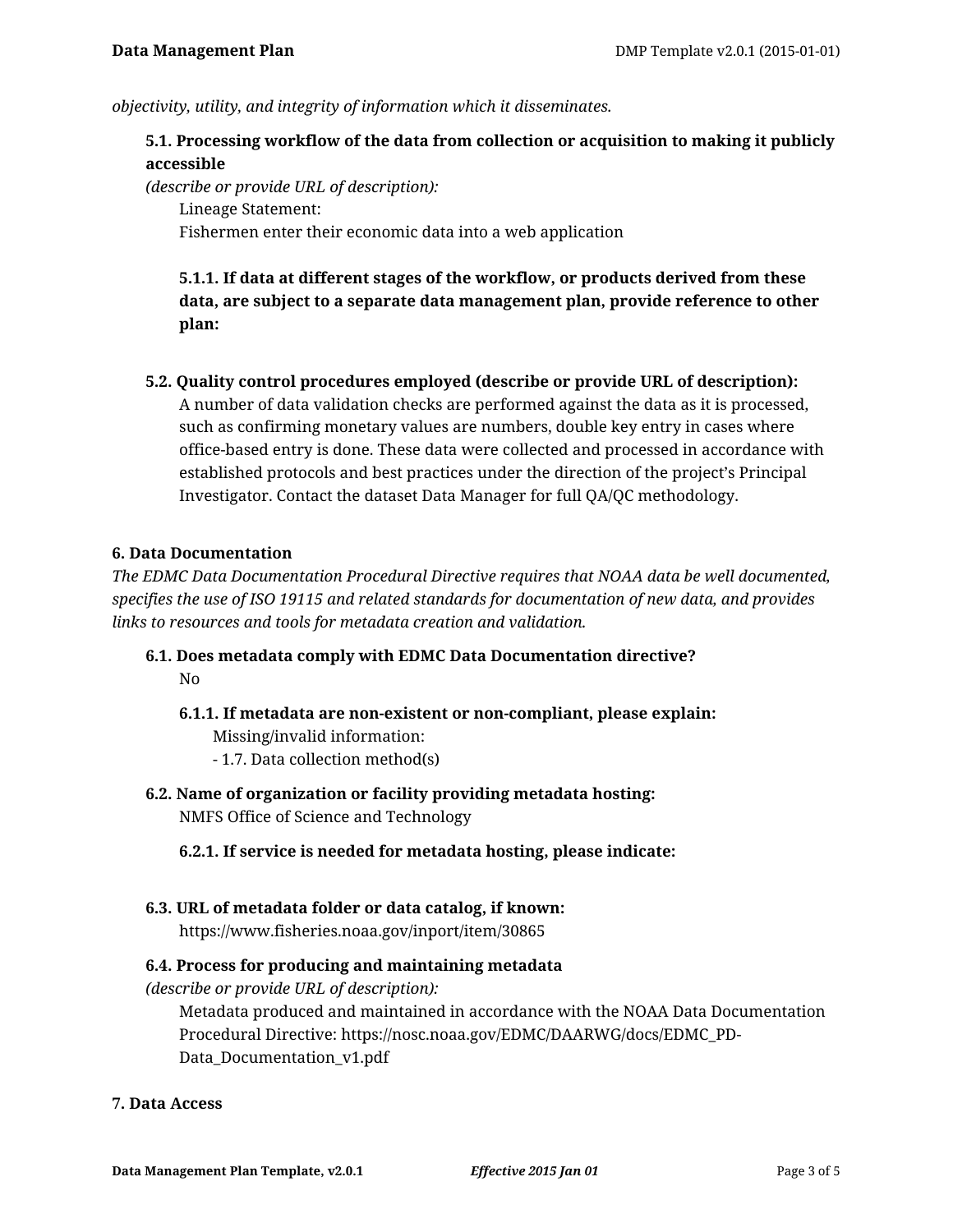*NAO 212-15 states that access to environmental data may only be restricted when distribution is explicitly limited by law, regulation, policy (such as those applicable to personally identifiable information or protected critical infrastructure information or proprietary trade information) or by security requirements. The EDMC Data Access Procedural Directive contains specific guidance, recommends the use of open-standard, interoperable, non-proprietary web services, provides information about resources and tools to enable data access, and includes a Waiver to be submitted to justify any approach other than full, unrestricted public access.*

**7.1. Do these data comply with the Data Access directive?**

No

**7.1.1. If the data are not to be made available to the public at all, or with limitations, has a Waiver (Appendix A of Data Access directive) been filed?** Yes

**7.1.2. If there are limitations to public data access, describe how data are protected from unauthorized access or disclosure:**

Oracle database authentication.

- **7.2. Name of organization of facility providing data access:** Northwest Fisheries Science Center (NWFSC)
	- **7.2.1. If data hosting service is needed, please indicate:** No
	- **7.2.2. URL of data access service, if known:**
- **7.3. Data access methods or services offered:**

Users must submit a data request to the NWFSC/FRAM ESSR program office. The data is confidential and is not generally available to outside users

**7.4. Approximate delay between data collection and dissemination:**

0 days

**7.4.1. If delay is longer than latency of automated processing, indicate under what authority data access is delayed:**

No Delay

## **8. Data Preservation and Protection**

*The NOAA Procedure for Scientific Records Appraisal and Archive Approval describes how to identify, appraise and decide what scientific records are to be preserved in a NOAA archive.*

## **8.1. Actual or planned long-term data archive location:**

*(Specify NCEI-MD, NCEI-CO, NCEI-NC, NCEI-MS, World Data Center (WDC) facility, Other, To Be Determined, Unable to Archive, or No Archiving Intended)* NCEI\_MD